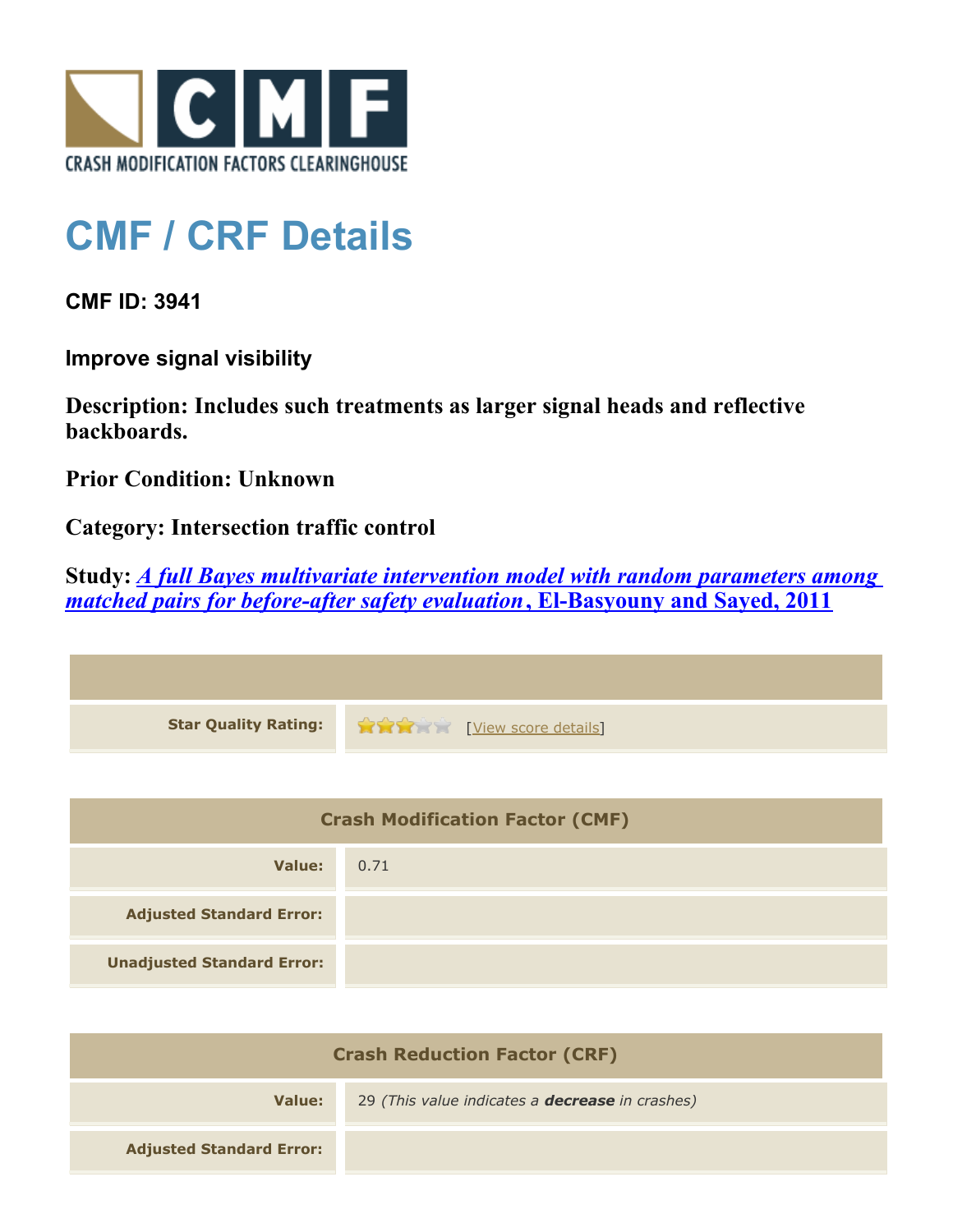| <b>Applicability</b>       |                                                                      |
|----------------------------|----------------------------------------------------------------------|
| <b>Crash Type:</b>         | All                                                                  |
| <b>Crash Severity:</b>     | K (fatal), A (serious injury), B (minor injury), C (possible injury) |
| <b>Roadway Types:</b>      | Not Specified                                                        |
| <b>Number of Lanes:</b>    |                                                                      |
| <b>Road Division Type:</b> |                                                                      |
| <b>Speed Limit:</b>        |                                                                      |
| <b>Area Type:</b>          | Urban                                                                |
| <b>Traffic Volume:</b>     |                                                                      |
| <b>Time of Day:</b>        | All                                                                  |

## *If countermeasure is intersection-based*

| <b>Intersection Type:</b>         | Roadway/roadway (not interchange related) |
|-----------------------------------|-------------------------------------------|
| <b>Intersection Geometry:</b>     | Not specified                             |
| <b>Traffic Control:</b>           | Signalized                                |
| <b>Major Road Traffic Volume:</b> |                                           |
| <b>Minor Road Traffic Volume:</b> |                                           |

| <b>Development Details</b>      |              |
|---------------------------------|--------------|
| <b>Date Range of Data Used:</b> | 2001 to 2008 |
| <b>Municipality:</b>            |              |
| State:                          |              |